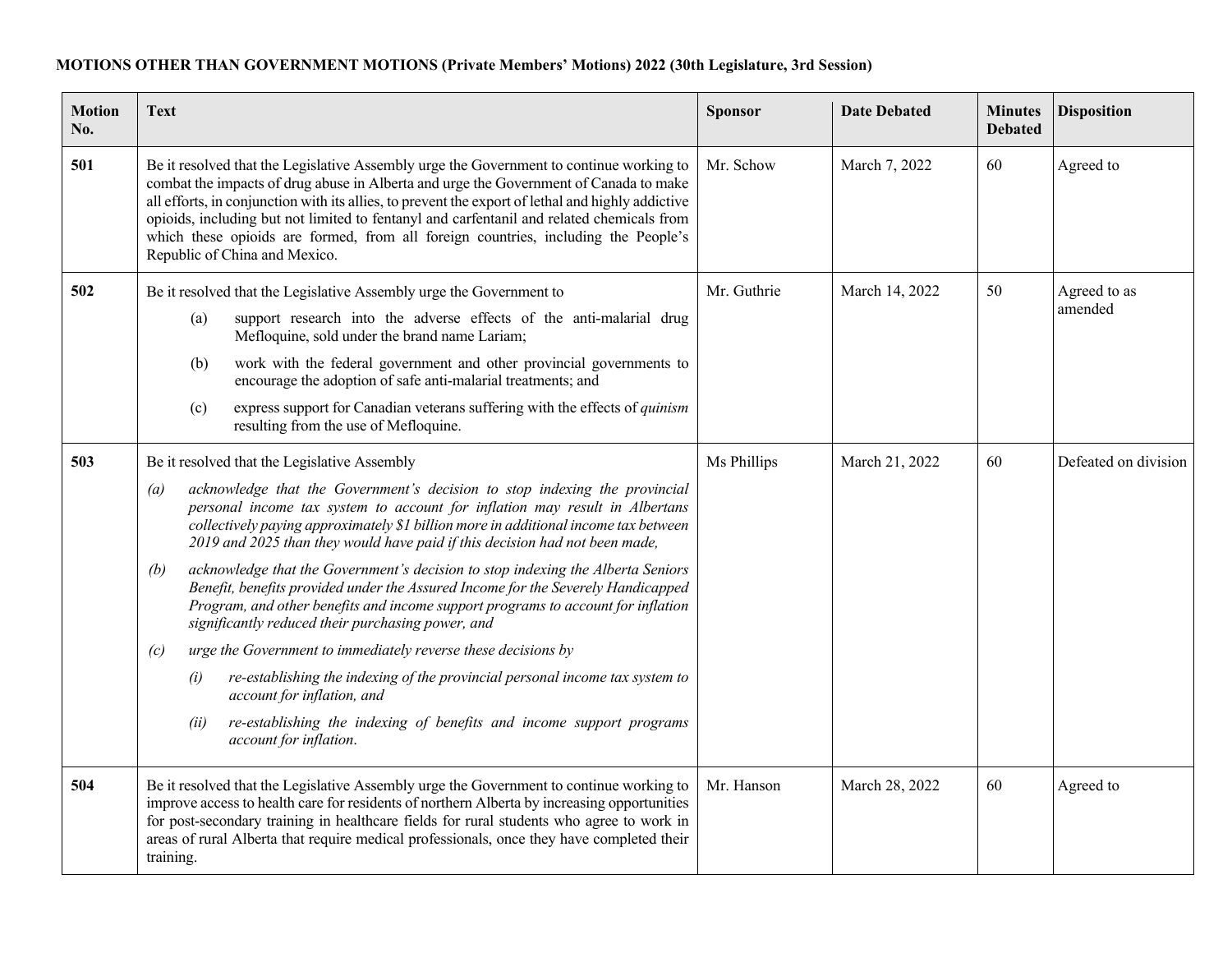| <b>Motion</b><br>No. | <b>Text</b>                                                                                                                                                                                                                                                                                                                                                                                                                                                                                                                                                                                                                                                                                                                                                                                                                                                                                                                                                                                                                                                                                                                                           | <b>Sponsor</b> | <b>Date Debated</b> | <b>Minutes</b><br><b>Debated</b> | <b>Disposition</b>       |
|----------------------|-------------------------------------------------------------------------------------------------------------------------------------------------------------------------------------------------------------------------------------------------------------------------------------------------------------------------------------------------------------------------------------------------------------------------------------------------------------------------------------------------------------------------------------------------------------------------------------------------------------------------------------------------------------------------------------------------------------------------------------------------------------------------------------------------------------------------------------------------------------------------------------------------------------------------------------------------------------------------------------------------------------------------------------------------------------------------------------------------------------------------------------------------------|----------------|---------------------|----------------------------------|--------------------------|
| 505                  | Be it resolved that the Legislative Assembly urge the Government to deploy every legal,<br>economic, and constitutional tool at the Province's disposal to maximize its ability to<br>achieve a fair deal for Alberta within the Canadian federation.                                                                                                                                                                                                                                                                                                                                                                                                                                                                                                                                                                                                                                                                                                                                                                                                                                                                                                 | Mr. Barnes     | April 25, 2022      | 40                               | Agreed to on<br>division |
| 506                  | Be it resolved that<br>the Standing Committee on Privileges and Elections, Standing Orders and<br>(a)<br>Printing<br>conduct a review of the Standing Orders, procedures, practices<br>(i)<br>and traditions of other Westminster-style parliaments for the<br>purpose of identifying the rules, processes or practices of those<br>parliaments and their committees that facilitate collaboration and<br>cooperation among their Members, and<br>recommend changes to the Standing Orders and practices of the<br>(ii)<br>Assembly, including its committees, that would facilitate<br>increased collaboration and cooperation among all Members of<br>the Assembly,<br>during the course of its review, the Committee continues despite<br>(b)<br>prorogation of a session of the 30th Legislature and may, without leave of<br>the Assembly, meet during a period when the Assembly is adjourned or<br>prorogued, and<br>no later than nine months after the beginning of the Committee's review,<br>(c)<br>the Committee must submit a report on its review to the Legislative<br>Assembly that sets out the Committee's recommendations, if any. | Ms Rosin       | May 2, 2022         | 43                               | Adjourned                |
| 507                  | Be it resolved that the Legislative Assembly urge the Government to review the rate of<br>growth of the number of public servants employed by departments, public agencies, and<br>municipalities, and establish benchmarks for hiring new employees that are linked to<br>population and population growth to ensure that the size of the public service is<br>appropriate.                                                                                                                                                                                                                                                                                                                                                                                                                                                                                                                                                                                                                                                                                                                                                                          | Mr. Neudorf    | May 9, 2022         | 43                               | Adjourned                |
| 508                  | Be it resolved that the Legislative Assembly urge the Government to conduct an<br>independent, comprehensive, public review into the Government's COVID-19 response,<br>including a full cost analysis of public health measures and Government restrictions.                                                                                                                                                                                                                                                                                                                                                                                                                                                                                                                                                                                                                                                                                                                                                                                                                                                                                         | Mr. Stephan    |                     |                                  |                          |
| 509                  | Be it resolved that the Legislative Assembly urge the Government to take any necessary<br>steps to immediately create and implement a comprehensive strategy for the medical<br>condition known as "long COVID," to support Albertans suffering long-term health<br>impacts due to COVID-19 infection.                                                                                                                                                                                                                                                                                                                                                                                                                                                                                                                                                                                                                                                                                                                                                                                                                                                | Mr. Nielsen    |                     |                                  |                          |